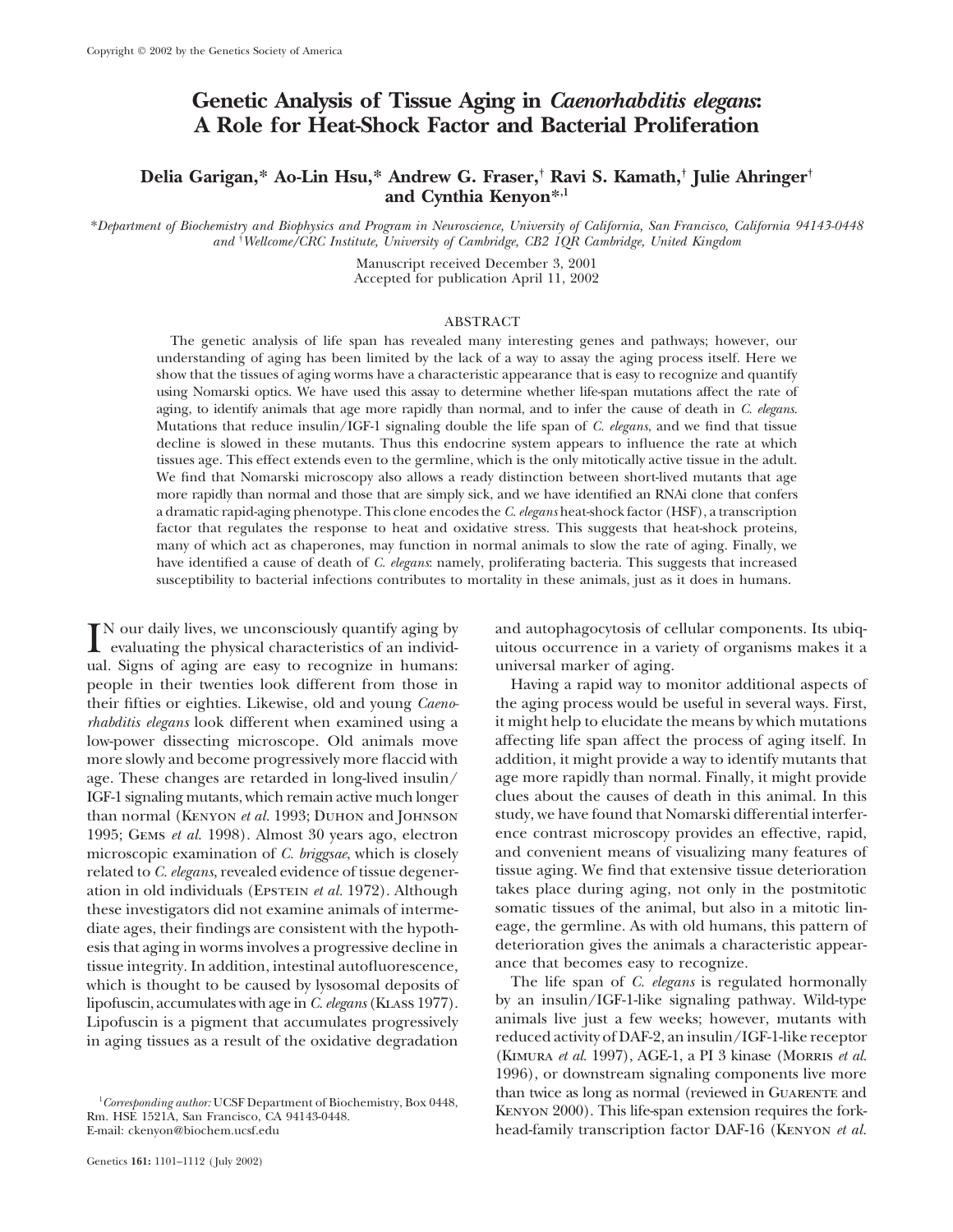1997; Ogg *et al.* 1997). Loss-of-function mutations in *daf-16* tics, we could see at once that four produced abnormal suppress the life-span extension of *daf-2* and *age-1* mu- phenotypes that did not resemble normal aging. In contants. In addition, they shorten the life span of otherwise trast, the fifth clone caused young animals to look the wild-type animals (Larsen *et al.* 1995; Lin *et al.* 2001). way they would normally look at a much older age. Thus Thus *daf-16* activity is required for the longevity of wild- we believe that this technique does provide a way of type animals, as well as the longevity of insulin/IGF-1 eliminating many short-lived mutants from further consignaling mutants. Sideration as aging mutants. Interestingly, this fifth

which insulin/IGF-1 signaling mutations could extend transcription factor that regulates the response to heat life span. If nematodes die from a single lethal event and oxidative stress. This finding raises the possibility (analogous to a heart attack), then mutations in the that in normal animals the activation of this stress reinsulin/IGF-1 signaling pathway could extend life span sponse may slow down the rate of aging and allow the by decreasing the probability of this event. Alternatively, animals to live much longer than would otherwise be if nematodes, like humans, age in a progressive fashion possible. that involves a decline in tissue integrity, a mutation The changes we observed in old animals may simply could extend life span by slowing the entire aging pro- correlate with age, as wrinkles do in humans, or they cess. The final possibility is a trivial one, namely, that may be a pathology that contributes directly to death. the commonly used N2 laboratory strain of *C. elegans* We observed that bacteria, *C. elegans*' food source, often has suffered detrimental mutations that shorten life accumulated in the pharynx and gut of worms near span and that mutations in the *daf-2* pathway correct death, and we hypothesized that the presence of prolifthis defect. This is unlikely, however, because insulin/ erating bacteria in the body of an aged worm might IGF-1 pathway mutants live much longer than any of have a deleterious effect on its health. Accordingly, we four wild *C. elegans* strains (Hsin and Kenyon 1999). grew the animals on live bacteria that were unable to

ing mutants over the course of their lives. Our findings animals, shortens the life span of this organism. indicate that insulin/IGF-1 signaling influences life span by changing the rate at which the tissues age and that this pathway governs the aging not only of the MATERIALS AND METHODS

events, include genes that function to advance the pro- *5(e1490)V*, *CF512 fer-15(b26)II; fem-1(hc17)IV. daf-2(mu150)* was cess, as well as genes that function to retard the process.<br>Because of the difficulty of distinguishing mutations<br>that cause progeria (accelerated aging) from mutations<br>that kill the animal for reasons unrelated to aging, analysis of life span relies mainly on a single class of the dauer phenotype were conducted by N. Oliveira, and compleregulatory genes: genes whose wild-type function is to mentation tests using the life-span phenotype were conducted<br>shorten life span I oss-of-function mutations in these by N. Libina (Kenyon laboratory). C. Murphy outcros shorten life span. Loss-of-function mutations in these the mutant and conducted preliminary life-span analysis.<br>genes will extend life span. Thus, having a way to quickly<br>**Life-span analysis:** Wild-type,  $\frac{da}{2}$ , and  $\frac$ identify rapidly aging mutants (many of which would define genes whose wild-type function extends life span) accumulate lipofuscin granules more rapidly than nor-<br>mal have been postulated to age rapidly, on the basis plate, became desiccated on the sides of the plate, displayed<br>of this one age-related phenotype (HOSOKAWA *et al.* a short-lived mutant could have an accelerated-aging syndrome. From a screen of a chromosome I bacterial the parental N2 strain from the Horvitz lab, kindly provided by Cori Bargmann, as a control. Life spans of wild-type D. CRAWFORD, J. RAMOND and C. KENYON, unpublished construct life-span curves and to determine means and percen-

1993; Dorman *et al.* 1995; Larsen *et al.* 1995; Lin *et al.* results). By examining these animals with Nomarski op-At the cellular level, one can imagine several ways in clone encodes the *C. elegans* heat-shock factor (HSF), a

In this study, we have developed a protocol for evaluat- proliferate and observed a sharp decrease in the freing and quantifying age-related changes and used this quency of constipation and a 30–40% increase in mean protocol to compare the tissues of wild-type animals to life span. We conclude that some feature of proliferating those of long-lived and short-lived insulin/IGF-1 signal- bacteria, possibly their ability to cause infections in older

postmitotic somatic cells, but of mitotic lineages as well.<br>
The pathways that govern many biological processes,<br>
such as the cell cycle, or the timing of developmental<br>
events, include genes that function to advance the p

 $\degree$  were shifted to  $25\degree$  at the L4 molt and transferred to new plates every other day thereafter until progeny production ceased. Animals were judged to be dead when they no longer would be very powerful. Several short-lived mutants that ceased. Animals were judged to be dead when they no longer<br>accumulate linofuscin granules more rapidly than nor-<br>responded to gentle prodding. Animals that crawled o to use Nomarski microscopy as a way to decide whether described previously (APFELD and KENYON 1999). Life-span analysis of  $ced-3$  mutant animals was conducted at  $25^{\circ}$  using termined at  $20^{\circ}$ . We used Statview 5.0.1 (SAS) software to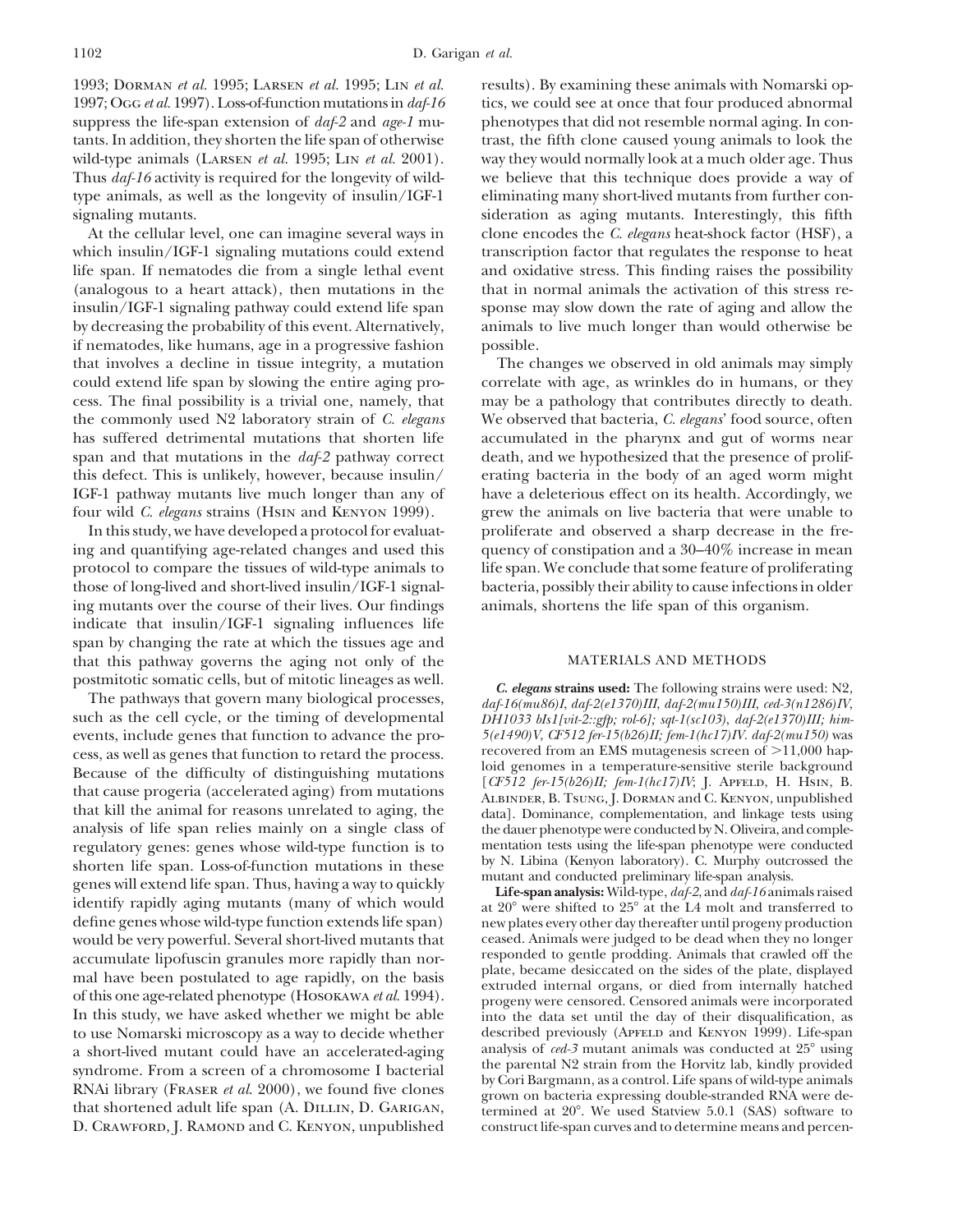the same day to avoid effects of light source variation on apparent fluorescence intensity.

allowed to age and were photographed using both Nomarski optics and epifluorescence (525 nm).

**Nomarski analysis:** Animals that had been cultured at 25were placed on a 2% agarose pad in M9 buffer containing 2 mm ture, thus simplifying the procedure. sodium azide and covered with a coverslip. Control experiments *UV treatment:* To kill bacteria, NG plates seeded with OP50 indicated that sodium azide did not affect the age-related bacteria were exposed to 302 nm ultraviolet light for 30 min.<br>phenotypes we observed. Delicate older animals of all geno-<br>As a control, unseeded plates were also t phenotypes we observed. Delicate older animals of all geno-<br>types occasionally ruptured and were lost during this process seeded subsequently. Bleached wild-type C. elegans eggs were types occasionally ruptured and were lost during this process  $(\sim]10\%)$ . Images were captured using a CCD camera coupled to Universal Imaging's MetaMorph Imaging System (version transferred as necessary to similar plates. 3.6). Image files were contrast balanced and rotated when

necessary using PhotoShop 5.0.<br>Quantification of tissue damage: C. elegans heads were pho-**Quantification of ussue damage:** *C. elegans* heads were pho-<br>tographed as described above. In a blind experiment, photo-<br>graphs of heads were given a score of 1–5, with 1 representing<br>**Decline of tissue integrity in a** graphs of heads were given a score of 1–5, with 1 representing<br>a youthful, unsullied appearance and 2–4 denoting low, me-<br>dium, and high levels of overall deterioration. A rare score<br>of 5 was assigned to animals so deterio unrecognizable. Please note that there is no strict quantitative relationship between the extent of damage in these different It is also possible to see the boundaries of many cells classes: an animal receiving a score of 2 does not necessarily and tissues such as the muscles gonad epid classes: an animal receiving a score of 2 does not necessarily<br>have twice as much damage as an animal receiving a score of<br>1. Instead, this scoring system is more analogous to grading<br>of student exams, in which a grade of basis of relative performance. This system makes it possible late juvenile stages, except that the nuclear boundaries<br>to carry out statistical analysis by nonparametric methods that were less distinct. This lack of definit to carry out statistical analysis by nonparametric methods that simply ask whether members of certain subgroups are more

Photographs of germ cells in the distal gonad also were

Scores were assigned without knowledge of the age or genotype of the worm in the photograph. Overall scores were older, both began to show signs of deterioration (Figure<br>reevaluated at least once, and a naive observer was asked to  $1 \text{ C and D}$ ). Necrotic cavities of various sizes

multiple groups, followed by a pairwise comparison, the Mann-<br>Whitney test. All statistical analysis was conducted using Stationary of a substance that appeared to be volk. In young ani-

where (A. DILLIN, D. GARIGAN, D. CRAWFORD, J. RAMOND and embryos. It is possible that yolk accumulates in old ani-C. Kenyon, unpublished results). We then used Nomarski mals when the production of embryos ceases. We exam-

transformed with a vector containing an ampicillin resistance served shiny but less mobile nonfluorescent material in gene, which also confers resistance to carbenicillin. Conven- the bodies of GFP-expressing worms; similar, less mobile

tiles. Throughout the article, the ages given refer to days of tional or drug-resistant OP50 was seeded onto NG plates and adulthood. allowed to grow for 2 days before the addition of 80  $\mu$ l of **Photography of autofluorescence:** Endogenous gut fluores- 0.5 m carbenicillin. *C. elegans* eggs were transferred to these cence was photographed using a 525-nm bandpass filter. Im- plates, and worms were transferred as necessary to similar ages were collected without automatic gain control in order plates. Carbenicillin-sensitive bacteria were periodically streaked to preserve the relative intensity of different animals' fluores-<br>
onto drug-containing and drug-free culture plates to ensure<br>
cence. Two-, 5-, and 10-day-old adults were photographed on that they were not proliferating b cence. Two-, 5-, and 10-day-old adults were photographed on that they were not proliferating but were capable of recovery<br>the same day to avoid effects of light source variation on apparent on drug-free media. An identical fluorescence intensity.<br> **Visualization of yolk:** The *vit-2::GFP* fusion strain (see above) After treatment with 80 µl of 10 mm kanamycin, which is a After treatment with 80 μl of 10 mm kanamycin, which is a was a kind gift of David Hirsch and Barth Grant. Animals were bactericide, drug-sensitive bacteria were streaked onto drug-<br>allowed to age and were photographed using both Nomarski free plates to confirm that they had been experiments, we examined *fer-15(b26); fem-1(hc17)* mutants at  $\degree$  25°. These animals do not produce progeny at this tempera-

transferred to these plates and incubated at 25°. Worms were

simply ask whether members of certain subgroups are more<br>likely to receive low (or high) ranks than are members of<br>other subgroups. Figure 3 shows representative photographs<br>of heads earning these scores.<br>Photographs of ge rated on a scale of 1–5 on the basis of these criteria. In addition, "day 10" refers to the tenth day of adulthood.) Neuronal these photographs were also assigned a cumulative value that<br>
represented the presence and extent of several of the corre-<br>
lates of aging we often observed: graininess; large, well-separated<br>
rated nuclei; cavities; and f reevaluated at least once, and a naive observer was asked to score a selection of photographs in a double-blind experiment.<br>
Statistical analysis of tissue damage: Nonparametric analysis of the containing vibrating particl

Whitney test. All statistical analysis was conducted using State of a substance that appeared to be yolk. In young ani-<br>view 5.0.1 (SAS) software.<br>**RNA interference:** Bacterial RNAi clones that shortened<br>adult life span we optics to observe the tissue phenotypes of *C. elegans* cultured ined animals expressing a green fluorescent protein<br>on these bacteria. (GFP)-tagged yolk protein and confirmed that this sub-<br>**Life spans on nonproliferating**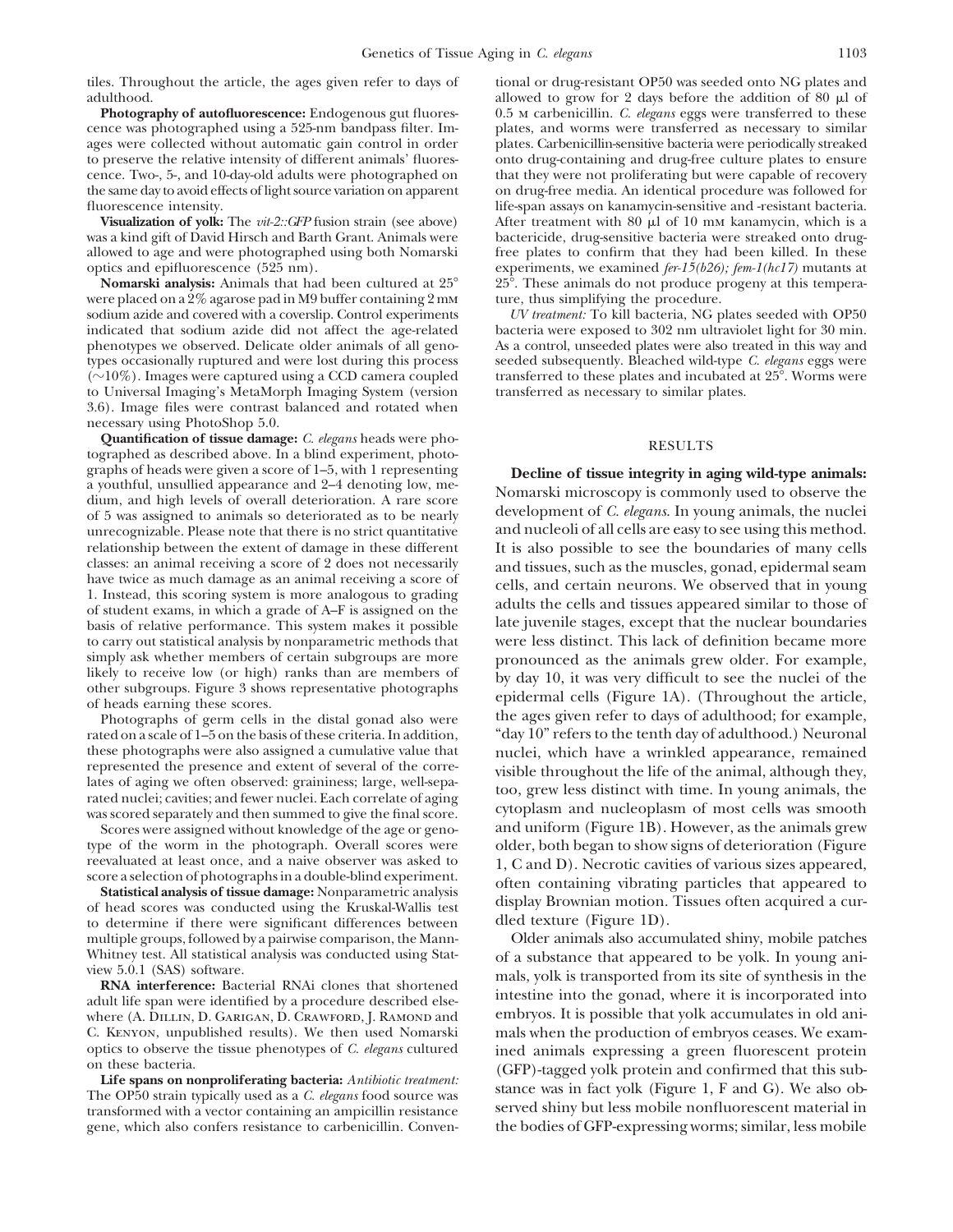material (presumably something other than yolk) was also area composed of multiple tissue types. It contains the observed increased intestinal lipofuscin autofluorescence mis. Using Nomarski optics, we were able to evaluate



present in non-GFP-expressing worms. Finally, as reported pharynx, a neuromuscular pump that ingests and grinds previously (Klass 1977; Russell and Seppa 1987), we also bacteria, as well as nervous tissue, muscle, and epider-(Figure 2). The cellular deterioration that we observed the general character of this body region, but because during aging was widespread. To quantify these changes, cellular boundaries can be indistinct, we were often not we chose to study two areas of the worm in more detail: able to resolve individual tissue types with certainty. the head and the germ cells. Figure 3 shows representative photographs of heads of The head is a particularly informative and compact animals of different ages, illustrating the changes that occur in tissue integrity during aging.

> To quantify the changes we observed, we analyzed photographs of 83 individual wild-type worm heads. At every age, some animals exhibited more extensive tissue deterioration than did others. This was not surprising, since some animals of the same genotype live longer than others. Each animal's head received a grade on the basis of the extent of deterioration it exhibited, as described in materials and methods. As shown in the scatterplot in Figure 4, we observed a steady trend toward increasing damage with age. To evaluate these findings quantitatively, we used the Kruskal-Wallis test, a nonparametric statistical test, to ask whether there was a statistically significant relationship between an animal's age and its rank within the overall population. We found that, indeed, the average level of tissue deterioration in the overall population increased with age in a statisically significant manner ( $P \leq 0.0001$ ; Figures 4 and 5 and legends). These findings imply that the tissues of *C. elegans* deteriorate in a progressive fashion as the animals grow older. This tissue decline correlates with the decreased mobility and flaccid appearance of old worms that are visible with a low-power dissecting microscope.

> **Tissue deterioration occurs in the germline of aging** wild-type animals: The only cells that are able to divide in *C. elegans* adults are the germline stem cells located near the distal tip of the gonad (KIMBLE and WHITE 1981). Thus it was particularly interesting to ask whether signs of age-related tissue deterioration were present in this tissue. We found that the germlines of older animals showed dramatic signs of aging (Figure 1, I–K). The mitotic germline of *C. elegans* is a multinucleate syncytium. In older animals, the nuclei were spaced more widely and the nucleoplasm was disrupted by cavities and grainy material. In addition, cavities were often apparent (Figure 1I). Occasionally nuclei appeared to be severely

Figure 1.—Age-related phenotypes. (A) Epidermal nuclei of a young adult. (B) The head of a young adult. (C) Cavities (arrowheads). (D) "Curdled," disordered tissue in the head. (E) Bacterial packing in the pharynx. (F) Oily droplets (arrowheads) in the head of an animal containing a yolk::GFP fusion protein; GFP fluorescence of same head (G) shows that the substance is yolk. (H) Intact distal end of the gonad in a young adult. Pathologies in the distal gonad include cavities (I) and swollen, granular nuclei (J). (K) "Shriveled" distal gonad containing nuclei that appear cellularized. Arrow indicates distal tip.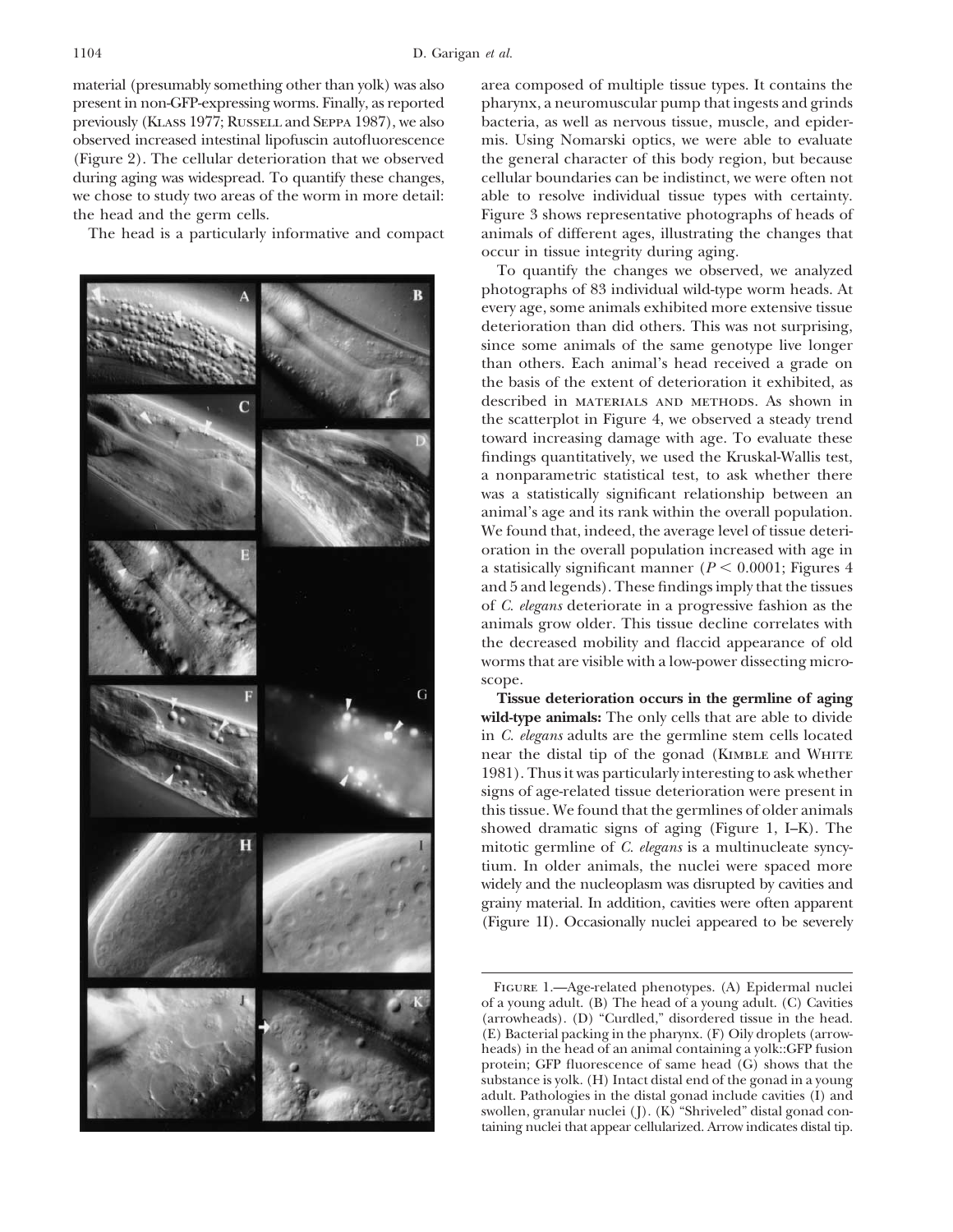Genetics of Tissue Aging in *C. elegans* 1105



FIGURE 2.—Accumulation of lipofuscin autofluorescence with age. Wild-type and *daf-2(e1370)* animals at 2, 5, and 10 days of adulthood were photographed on the same day under identical conditions.

swollen and grainy (Figure 1J). We frequently observed microscope (VOWELS and THOMAS 1992). We found gonads in which the nuclei appeared to be cellularized that these animals were shorter than normal (1.0 *vs.* 1.4 tively few nuclei, giving the structure an overall "shriv- *vs.* 54  $\mu$ m,  $P = 0.002$ ). In contrast, the *mu150* allele, eled" appearance (Figure 1K). This deterioration of which was isolated in our lab in a screen for long-lived adulthood and increased with age. Germline deteriora- to appear much more similar to wild type under the knowledge of their identities. Each received a value that reflected the condition of the tissue. Two-day, 5-day, recovered after about a day. In addition, *mu150* animals and 10-day-old animals exhibited progressively more ex- moved normally and did not produce progeny late in life tensive degeneration (Figure 4) and these differences (0/105 animals had progeny after day 6 of adulthood). were statistically significant (Mann-Whitney test: 2 days Their bodies were not dark like those of *e1370* mutants Thus, our findings indicate that the integrity of the resembled wild type, indicating that *daf-2* mutations can

**rate at which both mitotic and postmitotic tissues age:** and not thinner (53 *vs.* 54  $\mu$ m, *P* = 0.45). All measure-Next, we asked whether mutations in the insulin/IGF-1 ments were made 2 days after animals were shifted from signaling system influence tissue aging. To do this, we examined two long-lived but otherwise quite dissimilar remarkably similar to wild type in terms of its behavior *daf-2* mutants, *daf-2(e1370)* and *daf-2(mu150)*, as well as and morphology. In spite of their different phenotypes, the short-lived *daf-16(mu86)* null mutant, at different ages *mu150* and *e1370* mutants displayed similar mean lifeusing Nomarski optics. The *daf-2(e1370)* allele has been span extensions, 121 and 124% longer than those of characterized previously (Kenyon *et al.* 1993; Dorman wild type, respectively. *et al.* 1995; Larsen *et al.* 1995; Kimura *et al.* 1997; Gems We found that the quality of tissue deterioration that *et al.* 1998). This mutant has a temperature-sensitive took place in both *daf-2* and *daf-16* mutants resembled dauer-constitutive phenotype. When shifted to the re- that of wild type, suggesting that both types of mutants strictive temperature  $(25^{\circ})$  at the L4 molt, it becomes a long-lived adult but has a pleiotropic phenotype. The creased lipofuscin-like intestinal fluorescence at relaanimals are uncoordinated and produce progeny late tively old ages (Figure 2, and data not shown). We found in life (up to day 40; Gems *et al.* 1998; D. Garigan and that both the somatic tissues and the germlines of *daf-*C. Kenyon, data not shown). They also shift metabolism *2(mu150)* and *daf-16(mu86)* mutants exhibited agetoward fat production (Kimura *et al.* 1997; Wolkow *et* related damage that appeared identical to that seen in *al.* 2000) and appear dark when viewed with a dissecting wild type (Figure 3 and data not shown). *daf-2(e1370)*

(Figure 1K). These same gonads also contained rela- mm,  $P \leq 0.0001$ ), and their bodies were thinner (47) the germline began to be apparent at the fifth day of mutants (see materials and methods), causes animals tion was quantified as described above: photographs of dissecting microscope than does *e1370.* Unlike *daf*distal gonad arms were scored blind, that is, without *2(e1370)* animals, which become dauers permanently at , *daf-2(mu150)* animals did so only transiently and *vs.* 5 days,  $P = 0.0011$ ; 5 days *vs.* 10 days,  $P = 0.018$ . (we examined them in double-blind experiments), but germline declines during the life of the animal. uncouple fat production and longevity. They were only **Mutations in the insulin/IGF-1 pathway change the** slightly shorter than normal  $(1.2 \text{ vs. } 1.4 \text{ mm}, P = 0.01)$  $\degree$  to  $25\degree$  at the L4 molt. Overall, this mutant appears

age in a normal way. All of the mutants displayed in-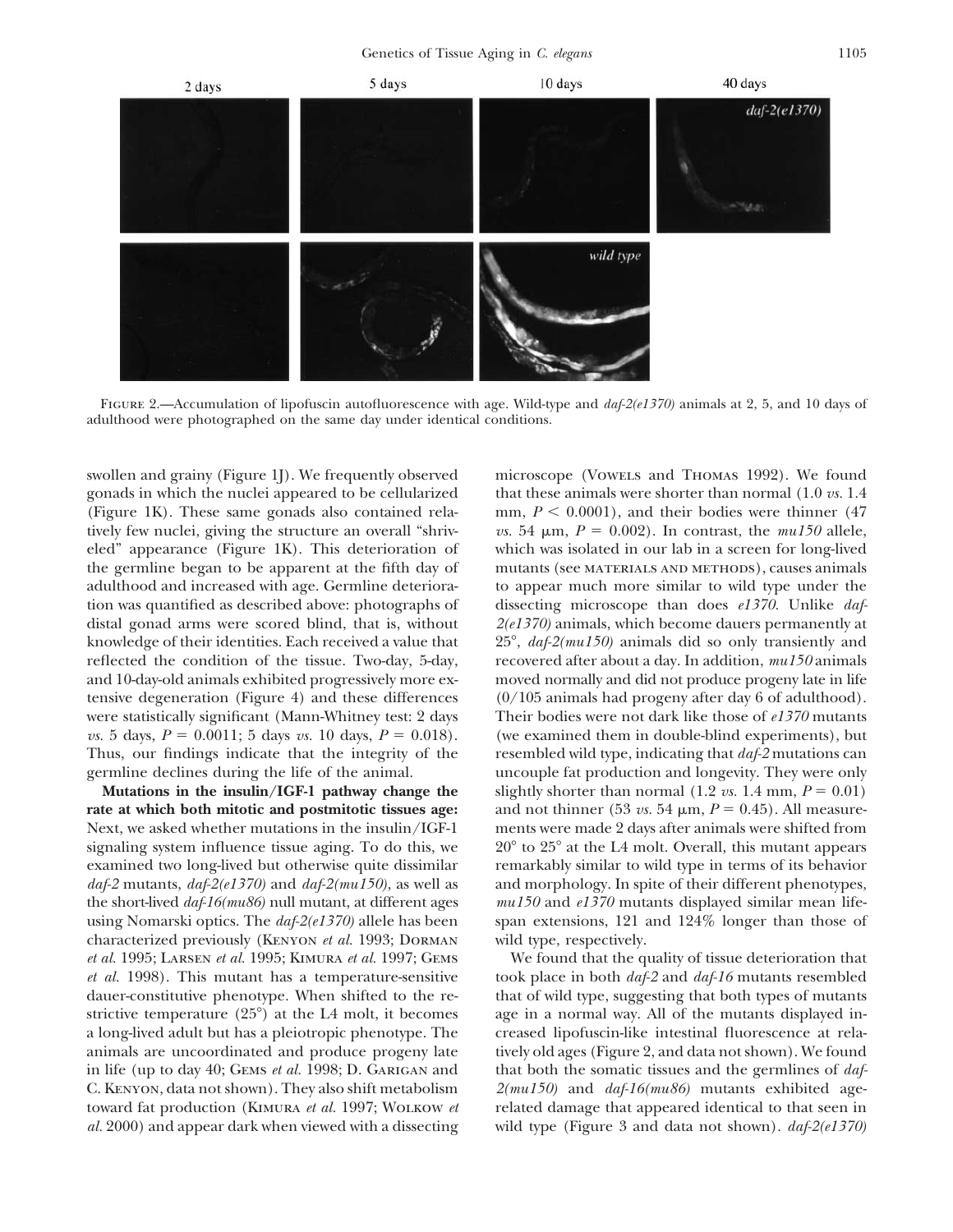

Figure 3.—Heads of 2-day and 10-day-old adult wild-type, *daf-16*, and *daf-2* animals. Representative animals of each genotype are shown here, although the appearances of individual animals within each group varied considerably (see Figure 4). The score each head received (top right) reflects its overall extent of damage (see MATERIALS AND METHODS). In all photos, anterior is to the left.

mutants tended to look less damaged even very late in life; however, because they were prone to die from internally<br>hatching progeny, their germlines were difficult to eval-<br>uate because they were often obscured by quiescent L1<br>animals were evaluated in two separate sittings. At le progeny. Their bodies were somewhat opaque, and they of these evaluations was made without knowledge of the ani-<br>had less volk in the body cavity than did wild type. mal's age or genotype. Note that this is a nonparametric had less yolk in the body cavity than did wild type, mal's age or genotype. Note that this is a nonparametric assess-<br>even at advanced ages (perhans because yolk was still ment: the scores are essentially grades, and they even at advanced ages (perhaps because yolk was still<br>exported into progeny). Also, the frequency of constipa-<br>tion and bacterial packing in the pharynx was markedly<br>tion and bacterial packing in the pharynx was markedly<br>s reduced in *daf-2(e1370)* mutants (see Figures 1E and analyzed the heads of several older *daf-2(e1370)* animals. The 3), although it was present in some infirm individuals. scores of these animals were: day 25, 1, 2, 3, 3 3), although it was present in some infirm individuals. scores of Neuertheless animals were: day 34, 2. Nevertheless, overall, the bodies of aging  $e1370$  mutants resembled those of wild type. Interestingly, the tissues of aging *daf-2(mu150)* animals were indistinguishable

began to see cavities and "curdled" tissues. *e1370* heads,  $P \le 0.0001$ ; N2 *vs. mu150* heads,  $P =$ 



from those of wild type.<br>
We quantified the extent of tissue damage by scoring<br>
Although the character of the tissue deterioration we botographs of individual heads and germ cells in the photographs of individual heads and germ cells in the observed in *daf-2* mutants was similar to that of wild type, distal gonad (Figure 4). Nonparametric analysis of scores we found that the rate of this deterioration was dramati- assigned to *daf-2* and wild-type animals of the same age cally slowed (Figures 3–5). For example, in *daf-2(e1370)* confirmed our impression that *daf-2* animals exhibited mutants, the outlines of epidermal nuclei (shown in Fig- significantly less age-related damage in both body reure 1A) were clearly visible until at least 20 days of adult- gions. For example, in 5-day-old adults, comparison of hood, compared to  $\sim$ 5 days in wild type. In addition, scores by the Mann-Whitney statistical test showed  $daf$ -2 it was not until  $daf-2$  animals were  $\sim$  20 days old that we and wild-type tissue to be significantly different. (N2 *vs.*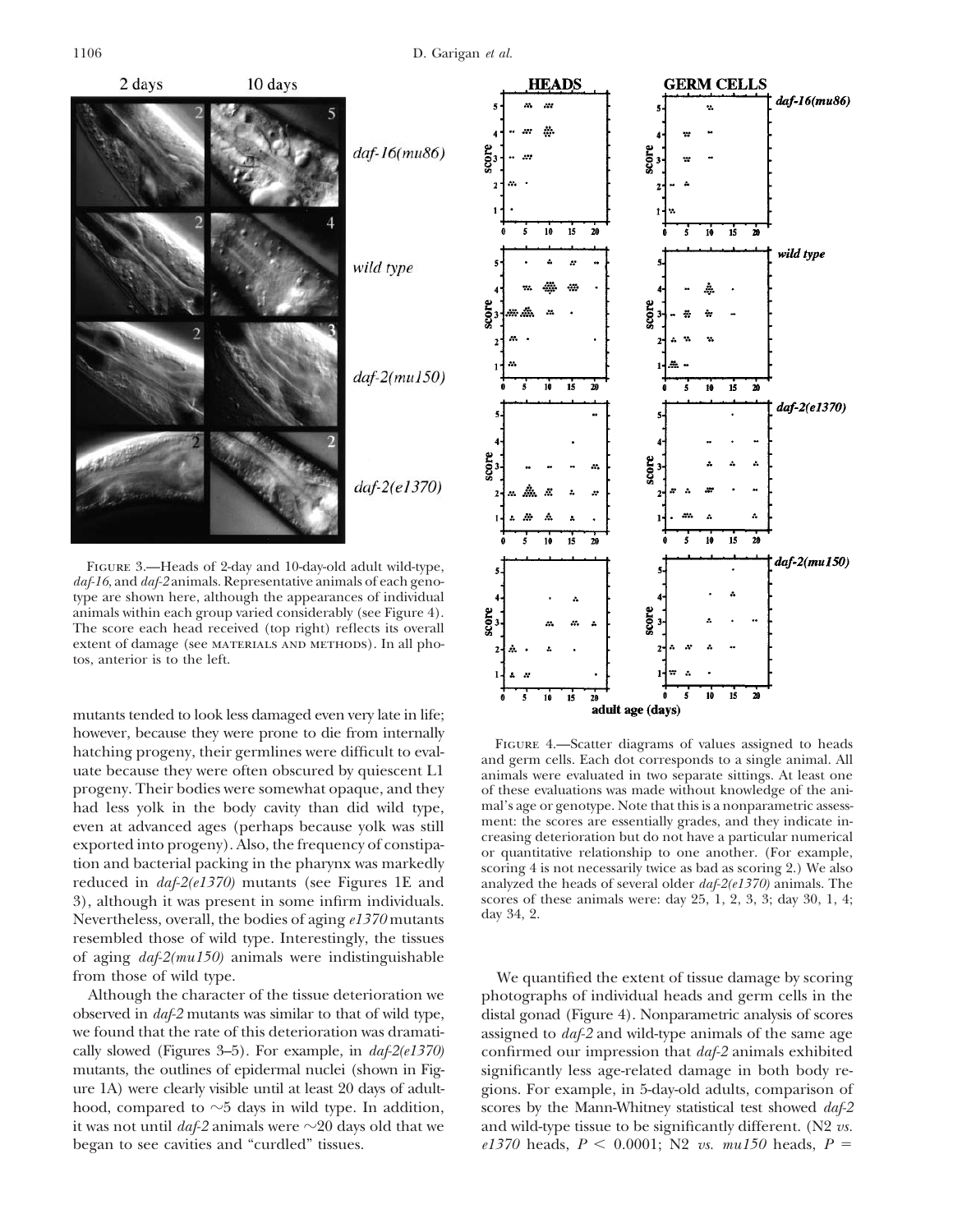

FIGURE 5.—Pairwise comparisons between heads (A) and germ cells (B) of animals of different genotypes and ages. Each set of animals of a particular age and genotype shown in Figure 4 was compared to every other set. First, the Kruskal-Wallis test was used to determine whether a significant difference was present between animals of different genotypes that were the same age. This test was also used to look for significant differences between animals of the same genotype at different ages (see text). If a significant difference was observed, then the Mann-Whitney test was used to carry out pairwise comparisons between the individual groups within that set, assigning *P*-values to each pair. The *P*-values are listed in the vertices of the triangle, at the intersection between the two groups compared. Each cell is color coded. The color of the cell corresponds to the group that appeared more youthful, that is, the group that exhibited a lower level of deterioration. The shading of the color indicates the relative significance of that difference. *daf-2* cells are split in half to accommodate the *e1370* (top half) and *mu150* (bottom half) alleles. The *P*-value is influenced by the number of animals present in each group; this number (*n*) is given in the central column of each side. When heads of all four genotypes of 2-day-old animals were treated as a group, no significant difference emerged by the Kruskal-Wallis test. Therefore we did not perform Mann-Whitney pairwise comparisons between these groups.

germ cells,  $P = 0.001$ ; Figure 5). We also examined the ria were B0205.10, which encodes a novel protein with tissues of *daf-16* mutants, whose mean life spans were a proline-rich region and a transmembrane domain; *gld-1*, 10–20% shorter than normal at 25 $^{\circ}$ . *daf-16* animals did not look dramatically older than age-matched wild-type (Francis *et al.* 1995a,b); Y53C10A.1, which encodes a animals until the tenth day of adulthood. These differ- protein with coiled-coil domains; M01G12.4, which enences were apparent for both heads (Mann-Whitney, codes a rhodopsin-like G-protein-coupled receptor ho- $P = 0.01$ ) and germ cells (Mann-Whitney,  $P = 0.02$ ). molog; and Y53C10A.12, which encodes the only homo*daf-16* animals at this age were predicted to be dead log of the *C. elegans* heat-shock factor. Worms cultured within 2 days, whereas wild-type animals have a longer on these bacteria were all dead by 10 days of adulthood, life expectancy (maximum  $daf-16$  life span, 12 days; max-<br>whereas  $\sim 80\%$  of control animals were still alive. To imum wild-type life span, 19 days). In contrast, *daf-2* ask which of these RNAi clones might accelerate aging, mutants, which significantly outlive both wild-type and we examined 5-day-old RNAi-treated adults by Nomarski *daf-16* animals, began to look younger than *daf-16* mu- optics. Four of the five clones clearly did not cause 5-daytants as early as 2 days of adulthood (Mann-Whitney, old worms to look older than normal. For example, the  $P = 0.04$ .

A major goal in the study of *C. elegans*' aging is to be able cavity of day-5 adults but did not affect tissue morphology. to identify mutations that accelerate the aging process. Another clone, Y53C10A.1, caused a tissue degradation From a screen of 2445 individual clones of a chromo- phenotype that did not resemble that of normal aging some I bacterial RNAi library (Fraser *et al*. 2000), we (Figure 6). However, one clone, Y53C10A.12, produced identified five bacterial RNAi strains that shortened the a truly striking progeric phenotype. When viewed by Nolife span of *C. elegans* (A. Dillin, D. Garigan, D. Craw- marski optics, 5-day-old animals grown on Y53C10A.12 FORD, J. RAMOND and C. KENYON, unpublished results). In our screen, the animals were subjected to RNAi from older age; they resembled wild-type animals that were hatching, and young adults appeared active and healthy.  $10-15$  days old. They contained cavities and deterio-

0.0003; N2 *vs. e1370* germ cells,  $P = 0.001$ ; N2 *vs. mu150* The *C. elegans* genes expressed as dsRNA by these bactewhich encodes a germline tumor suppressor protein **Nomarski optics can be used to assay for progeria:** eration, caused germ cells to accumulate in the body dsRNA at 25° looked like normal animals at a much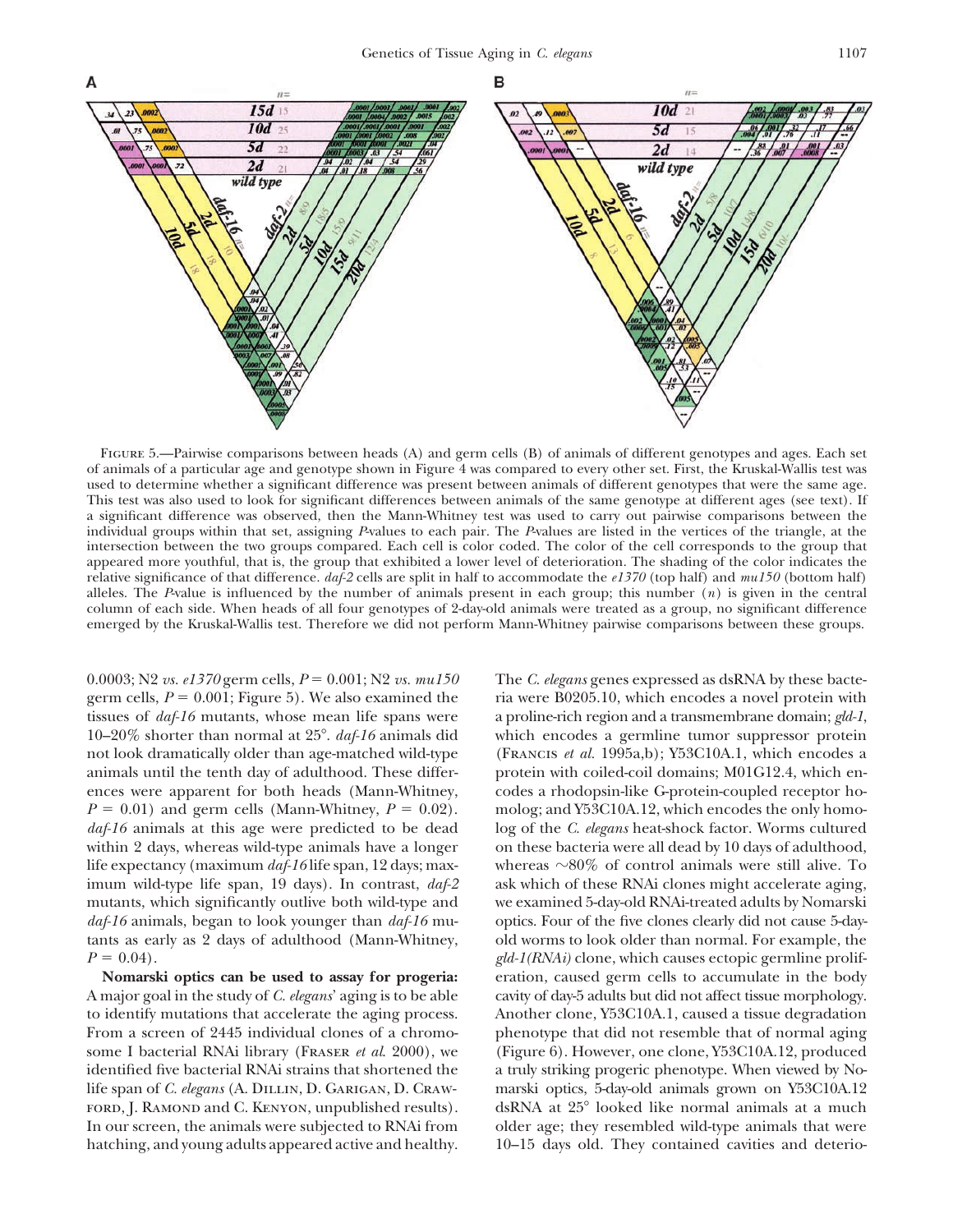

Figure 6.—Phenotypes of wild-type 5-day-old adult *C. elegans* on RNA bacteria. Unlike animals cultured on bacteria expressing vector alone, animals cultured on bacteria expressing Y53C10A.12 *(hsf-1)* dsRNA displayed bacteria packing the pharynx (black arrowheads) and degradation of the pharyngeal muscle (white arrowheads). See Figures 1 and 3 for comparison with old animals. The other two images demonstrate a relatively normal phenotype (M01G12.4) or a sick-but-notold phenotype (Y53C10A.1). Unlike normal old animals, those cultured on Y53C10A.1 dsRNA displayed a bizarre degradation of the structure of pharynx muscle, so that structures including the grinder and muscle fibers were not visible. We never observed this in normal old animals. Animals were cultured at 25-.

rated tissue that had the curdled texture characteristic of old animals. In addition, their pharynx and gastrointestinal tracts were packed with bacteria (Figures 6 and FIGURE 7.—Treatment with *hsf-1* dsRNA phenocopies nor-7). These animals were also short lived and progeric at mal aging. Seven-day-old adults cultured on control bacteria 20°, where they had a mean life span that was  $38\%$  look reasonably youthful (A), whereas age-matched animals shorter than that of control animals (10.7  $\pi$ s 17.9 days: cultured on bacteria expressing *hsf-1* dsRNA (B) shorter than that of control animals (10.7 *vs.* 17.2 days;<br>Figure 8). We quantified the phenotypes of day-7 ani-<br>mals grown at 20<sup>°</sup> by photographing them and scoring (black arrowheads) and degradation of the pharyneal t them blind, as described above. Of 13 control animals (white arrowheads). Constipation of the anterior gastrointesti-<br>examined. 1 received a score of 1.11 received a score and tract is also visible in B. All animals are wi examined, 1 received a score of 1, 11 received a score . of 2, and 1 received a score of 3. In contrast, 5/14 animals cultured on *hsf-1* dsRNA received a score of 3 and 9/14 received a score of 4 ( $P < 0.0001$ ; Mann-Whitney totic cells, which have a characteristic refractile appeartest). Thus, unlike the other four genes whose RNAi phe-<br>ance (SULSTON *et al.* 1983), in the somatic tissues test). Thus, unlike the other four genes whose RNAi phe-<br>note (Sulter on *et al.* 1983), in the somatic tissues of<br>notypes we examined, this gene, which encodes the C.<br>wild-type and mutant animals during aging and failed notypes we examined, this gene, which encodes the *C*. wild-type and mutant animals during aging and failed *elegans* heat-shock factor, is a candidate for a gene that to observe them. However, to test the role of apoptosi *elegans* heat-shock factor, is a candidate for a gene that to observe them. However, to test the role of apoptosis functions in normal animals to prolong youthfulness in a more definitive way, we examined the life spans o and retard the aging process. *ced-3* mutants, which lack a caspase that is required for

One of the goals of this study was to identify possible die instead remain alive and, at least in some cases, causes of death in *C. elegans.* In *C. elegans*, 131 cells differentiate into functional cells. We reasoned that if undergo programmed cell death, or apoptosis, during programmed cell death influences organismal death, development, and additional apoptosis occurs among mutants defective in apoptosis should have abnormal, the meiotic precursor cells in the germline (Sulston possibly extended, life spans. However, we found that and Horvitz 1977; Sulston *et al.* 1983; Gumienny *et ced-3* mutants had life spans that were indistinguishable *al.* 1999). An important question is whether apoptosis from those of wild type (Figure 9). Similar results have influences life span in *C. elegans.* We looked for apop- been observed previously by the Horvitz lab and by T.



(black arrowheads) and degradation of the pharyngeal tissue<br>(white arrowheads). Constipation of the anterior gastrointesticultured at 20°.

in a more definitive way, we examined the life spans of **Apoptosis is unlikely to influence aging in** *C. elegans***:** apoptosis in *C. elegans*. In *ced-3* mutants, cells that should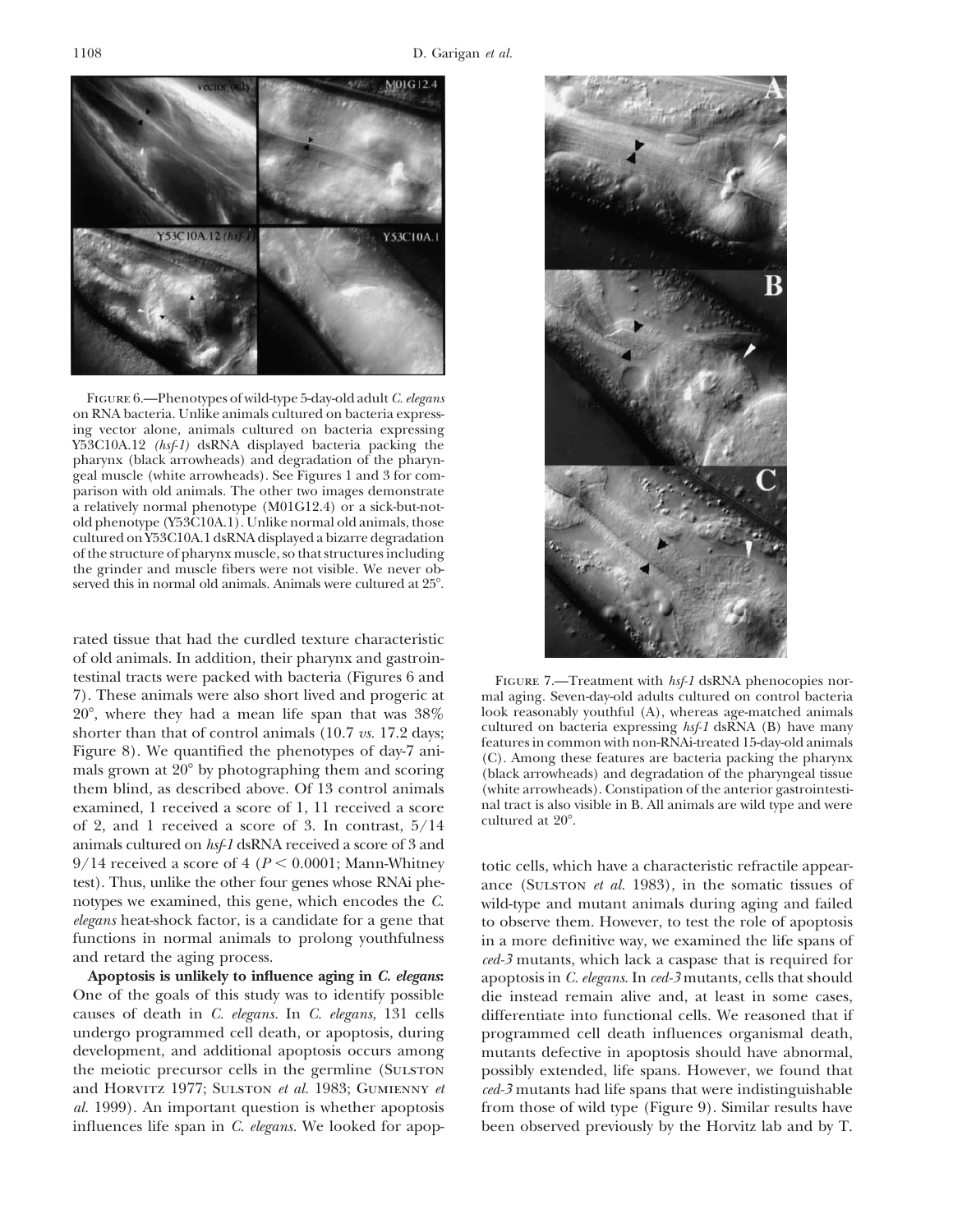

FIGURE 8.—Life spans of wild-type animals cultured at  $20^{\circ}$ on bacteria expressing *hsf-1* double-stranded RNA ( $n = 62$ ) 67) is the isogenic parent of the *ced-3(n1286)* mutant ( $n = 47$ ; or vector only ( $n = 58$ : Mantel-Cox Logrank  $P < 0.0001$ ). Mantel-Cox Logrank  $P = 0.21$ ). or vector only  $(n = 58; \text{ Mantel-Cox Logrank } P \leq 0.0001).$ 

apoptosis does not play a significant role in determining we determined the life spans of animals grown on live wild-type life span. **bacteria** whose growth was arrested with carbenicillin.

cultured on a lawn of OP50 bacteria (Brenner 1974). Thus we conclude that live bacteria *per se* are not harmful In wild-type and *daf-16* animals older than 5 days of adult- to *C. elegans*; instead, something associated with bacterial hood and in *mu150* animals older than 15 days of adult- growth and proliferation kills them. hood, the pharynx and both the anterior and posterior portions of the intestine were frequently distended and  $\qquad \qquad$  DISCUSSION packed with bacteria (Figure 1E and data not shown). We hypothesized that bacterial proliferation within the We have found that Nomarski microscopy provides a gastrointestinal tract might contribute to this packing. powerful way to monitor and quantify the aging process To test this, we grew worms on bacteria that were unable in *C. elegans.* This technique does not permit a detailed to proliferate, including bacteria killed by UV treatment study of individual tissue types, because many of the or by the antibiotic kanamycin, as well as live bacteria boundaries between cells and tissues cannot be resolved. whose growth was arrested by the bacteriostatic agent car-<br>It does, however, permit a general assessment of the quality benicillin. We found that worms grown on these three of cells and tissues that make up most of the body mass. kinds of nonproliferating bacteria had much lower rates Using this method, we find that tissues of wild-type animals of constipation during their lifetime, although at least deteriorate progressively during aging. Like old humans, some of these animals did become constipated shortly old worms have a very characteristic appearance, which before death (Figure 10). Thus we conclude that bacte- is easily recognized by the experienced eye. rial proliferation within the gastrointestinal tract is the One objective of this study was to learn how mutations major cause of constipation in old animals. in the insulin/IGF-1 signaling pathway influence the

turing worms on UV-killed bacteria extended mean life aging has been questioned by some who have asserted span of hermaphrodites by  $\sim$ 16%. We also determined that mutations in this pathway do not affect the rate at the life spans of animals grown on UV-irradiated bacte- which the aging process takes place (HAYFLICK 1999). ria and found that, under our conditions, mean life span Our findings contradict this view. By defining the phewas increased 30–40% (Figure 10). Why do UV-irradiated notype of tissue aging and comparing photographs of bacteria extend life span? UV irradiation damages cellu- normal and mutant *C. elegans*, we were able to infer that lar components and may also induce the bacterial SOS age-related deterioration proceeds at different rates in response, which is associated with many physiological normal *vs.* mutant animals. The rate of tissue deteriorachanges that could conceivably trigger a life-span-exten- tion is slowed by mutations that lengthen life span and sion response. To ask whether the effect was specific to is accelerated by mutations that shorten life span. Thus, UV, we also determined the life spans of animals grown we propose that this endocrine system influences life on bacteria killed with kanamycin. These, too, lived span by changing the rate at which the tissues of the longer than normal (Figure 10). Finally, to ask whether animal age.



FIGURE 9.—*ced-3(n1286)* mutants, which lack programmed cell death, have normal life spans. The wild-type strain (*n*

Johnson (personal communication). We conclude that life-span extension required the death of the bacteria, *C***.** *elegans* **is killed by its food:** *C. elegans* is normally We found that this, too, increased life span (Figure 10).

Previously, GEMS and RIDDLE (2000) showed that cul-<br>aging of the body. The relevance of this pathway to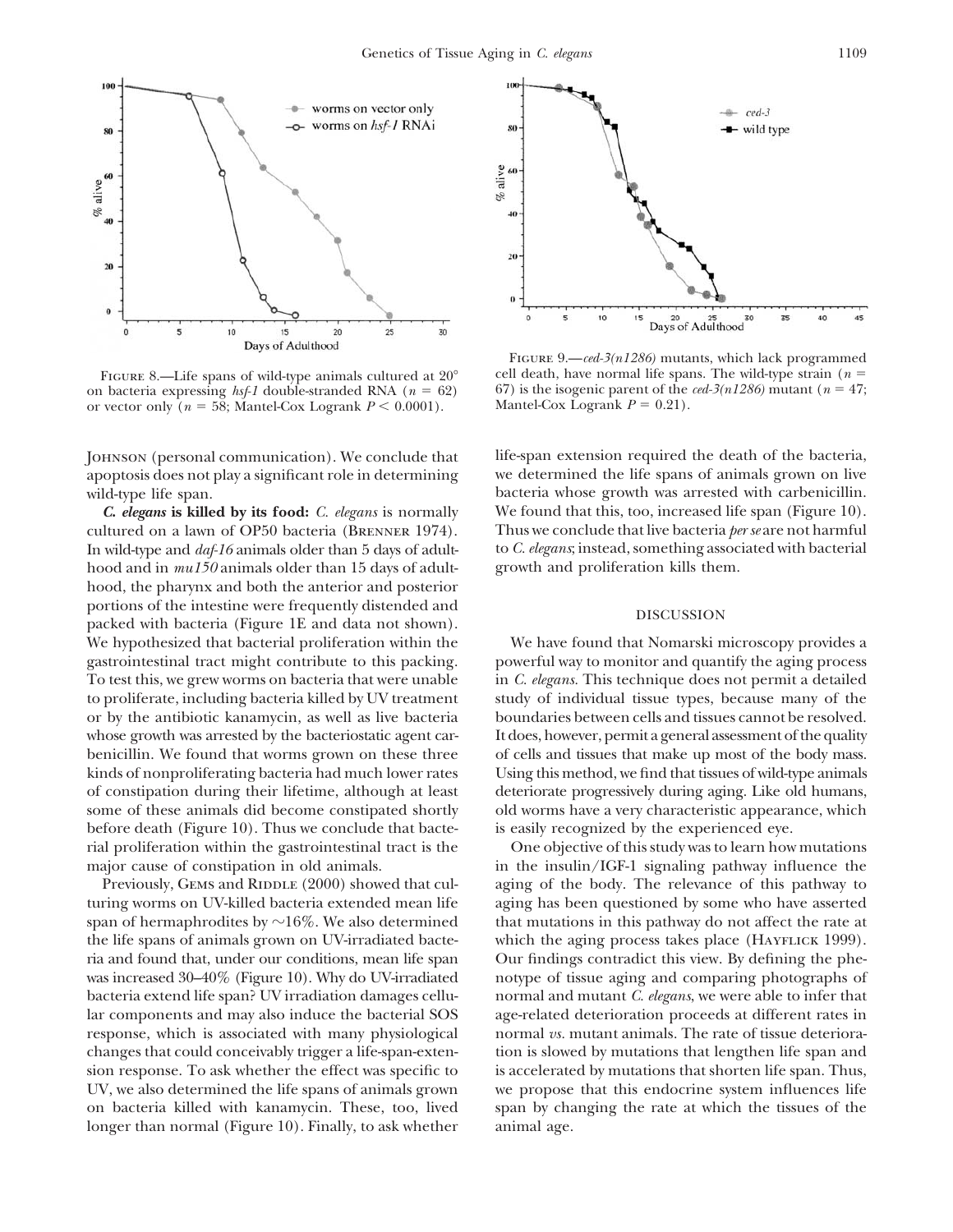

FIGURE 10.—Life spans of *C. elegans* cultured on proliferat-<br>ing OP50 bacteria *us*. either arrested or dead OP50 bacteria.<br>(Top) The life span of *C. elegans* cultured on carbenicillin-<br>sensitive (arrested) OP50 ( $n = 40$ of carbenicillin. (Middle) The life span of *C. elegans* cultured features (tissue texture, constipation, etc.), and these on kanamycin-sensitive (killed) OP50 ( $n = 31$ ) and OP50 RNAi-treated young animals closely resembled normal<br>containing a kanamycin-resistance plasmid ( $n = 52$ ), both in<br>the presence of kanamycin. (Bottom) The life span of

tempered by the finding that *SIR2* protein, which regulates the mitotic life span of yeast, also functions in the *C. elegans* insulin/IGF-1 system (Tissenbaum and Guarente 2001). Our findings, too, argue against this possibility, since insulin/IGF-1 mutations affect the tissue quality of the mitotic germline lineages as well as the postmitotic somatic lineages. One caveat about this conclusion is that it is not clear how long during adulthood the germline remains mitotic. It is possible that at some point germline cells stop dividing and that the insulin/IGF-1 pathway mutations affect their integrity after that time.

Another goal of this study was to learn whether Nomarski optics would allow us to distinguish short-lived mutants that were simply sick from those that might be aging prematurely. This type of analysis seemed likely to be informative: in the case of humans, a young person with a terminal illness, who has a short expected life span, would never be confused with old person. We were pleased to find that a cursory examination allowed us to discard, immediately, four of five short-lived RNAitreated strains from further consideration as progeric animals. Interestingly, one clone did cause animals that were young to resemble normal, old animals. These animals' tissues displayed the curdled texture and cavityridden appearance so characteristic of old animals. Furthermore, they were constipated, suggesting that their physiology, too, was similar to that of older animals. Thus we conclude that this RNAi clone is an excellent candidate for a gene that prevents progeria.

Nomarski analysis will never provide definitive proof that a short-lived mutant is aging precociously. Specifically, it is possible that these animals are in a physiological state that is not the same as that of normal old animals but nevertheless causes them to resemble old animals when viewed with Nomarski optics. The case for progeria would be strengthened by examining gene expression profiles to confirm that animals that appear older than normal also display gene expression patterns characteristic of old animals. In addition, if a gene encodes a protein that carries out a rate-limiting step in the aging process, then overexpression should lengthen life span.

interesting: it encodes a homolog of HSF, which is the transcription factor that activates expression of heat-Some have argued that the genetic analysis of aging shock genes in response to heat shock and oxidative in *C. elegans* will not reveal universal mechanisms of stress. Thus the finding that *hsf-1(RNAi)* shortens life aging control, because, unlike many higher organisms, span and produces a progeric Nomarski phenotype sugcells in the adult are postmitotic. This criticism has been gests the hypothesis that this transcription factor, and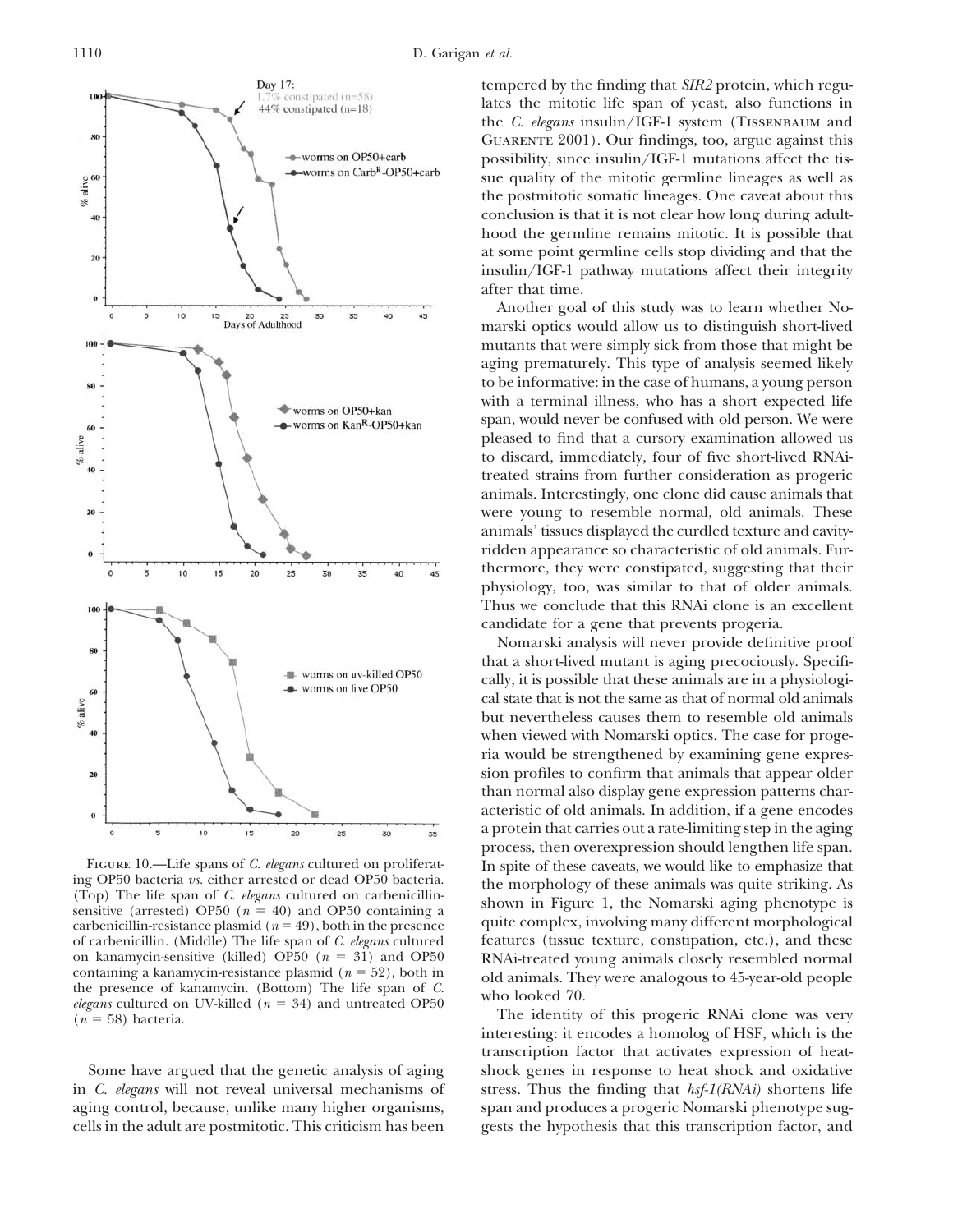thus presumably the stress response it regulates, acts in Second, the schedule of progeny production, which is

the heat-shock response and aging has been demon- teria *per se* seems to be detrimental to the animals.

was greatly reduced if the bacteria were incapable of the animals. proliferation. This suggests that, as the animal ages, it Because *daf-2* mutants live 100% longer than normal, loses the capacity to prevent bacterial proliferation in its much longer than the  $30-40\%$  extension conferred by gastrointestinal tract. Bacterial packing in the pharynx nonproliferating bacteria, it is unlikely that they are could be due to the decreased rate of pumping observed long-lived simply because they are able to resist bacterial in older animals (KENYON *et al.* 1993), which might give growth or infections. However, many life-span mutants bacteria time to proliferate before expulsion. Alterna- in *C. elegans* do live ~30% longer than normal. It should tively, young (but not old) animals might produce an be possible to determine whether any of these mutants antibacterial substance that renders ingested bacteria are long-lived because they are resistant to bacteria, since

In addition to reducing bacterial packing, feeding on nonproliferating bacteria.<br>worms bacteria that were incapable of proliferation exwe thank Paige Nittler, Douglas Crawford, Andrew Dillin, Lisa<br>tended life span substantially—by 30–40% (Figure 10). Williams, Natasha Libina, Joy Alcedo, and Coleen Murphy for helpful A trivial explanation for this is that the animals cannot conversations. We also thank Peter Bacchetti of the UCSF Biostatistics use the nonproliferating bacteria as a food source and Consulting Service for statistical expertise. The *mu150* mutant was become calorically restricted as a result. Caloric restric-<br>  $\frac{1}{2}$  isolated in a mutagenesis screen conducted in the Kenyon lab by J.<br>
Apfeld, H. Hsin, B. Albinder, B. Tsung, and J. Dorman; outcross and tion is known to extend life span (KLASS 1977; LAKOWSKI complementation tests were performed by N. Oliveira, N. Libina, and and HEKIMI 1998); however, we believe that these ani-<br>C. Murphy. J. Alcedo initially analyzed the life span of cell death mals are not calorically restricted for three reasons. First, mutants. A. Dillin directed, and D. Garigan, D. Crawford, and J. calorically restricted animals are thin and these are not. Ramond assisted with, the RNAi library screen in the Kenyon lab that

normal animals to prolong youthfulness and extend life delayed in calorically restricted animals (D. CRAWFORD span by retarding the aging process. One possibility is and C. KENYON, unpublished results), is normal in these that improperly folded proteins that accumulate during animals (data not shown). Likewise, GEMS and RIDDLE aging activate heat-shock factor, which in turn would (2000) showed that UV-irradiated bacteria do not affect be expected to activate the expression of heat-shock the morphology or reproduction of *C. elegans* and thus genes (Freeman *et al.* 1999). Many of these genes are do not cause caloric restriction. Finally, bacteria treated known to encode chaperones, which could bind to and with carbenicillin are still alive; their growth is simply stabilize, or help to refold, improperly folded proteins. arrested by the antibiotic. Thus their nutritional value Although this is the first demonstration that the heat- should be the same as (or similar to) normal. Thus we shock system acts in normal animals to prevent a syn- conclude that none of these treatments cause caloric drome that resembles precocious aging, a link between restriction. Instead, something about proliferating bac-

strated previously. The expression of heat-shock pro- Interestingly, when we examined the tissues of five teins has been shown to increase during aging in wild- long-lived animals shown at the top of Figure 10 at 15 type *C. elegans* (Cherkasova *et al.* 2000) and in some days of adulthood, we found that they looked very old, long-lived mutants (WALKER *et al.* 2001). In addition, just as old as age-matched controls (data not shown). many long-lived *C. elegans* mutants are thermotolerant This suggests that bacteria may not influence the rate (Lithgow *et al.* 1995; Cypser and Johnson 1999; Yang of tissue aging of the animals, but instead that they may and WILSON 1999, 2000; JOHNSON et al. 2000; MURAKAMI cause a catastrophic death once the animals' health has *et al.* 2000), and heat pretreatment can extend *C. elegans* declined sufficiently. One possibility is that the bacterial life span by up to 23% (Lithgow *et al.* 1995; Cypser and packing we saw in the gastrointestinal tract kills the Johnson 2002). Overexpression of Hsp70 in Drosophila animals. Since this packing is markedly reduced in the has been shown to cause a small  $(4\%)$  increase in mean absence of bacterial proliferation, this is a plausible life span (but no increase in maximum life span; Tatar explanation. A related explanation, also suggested by *et al.* 1997). It will be interesting to learn whether overex- GEMS and RIDDLE (2000), is that proliferating bacteria pression of *C. elegans hsf-1*, which is predicted to regulate actually enter the tissues of the old worms, causing infecthe entire heat-shock response, might extend life span tions that kill the animal. In general, we did not observe to a greater extent. bacteria in the tissues of old animals; however, we may In addition to providing a way of examining the aging not have noted small but nevertheless lethal amounts. process in long- and short-lived mutants, Nomarski ex- It is also possible that once the bacteria enter the tissues, amination also suggested possible causes of death. One they proliferate and kill the animal rapidly (the tissues of the most striking phenotypes exhibited by older ani- of dead animals almost always contain bacteria). If this mals was bacterial packing in the pharynx and the ante- is the case, then simply by chance we may have failed rior and posterior regions of the intestine. This packing to view any animals during this short time window. Fiwas never observed in young animals, which must there- nally, we cannot rule out a completely different possibilfore be resistant to it. We found that bacterial packing ity: that proliferating bacteria produce a toxin that kills

their life spans should not be increased further by growth